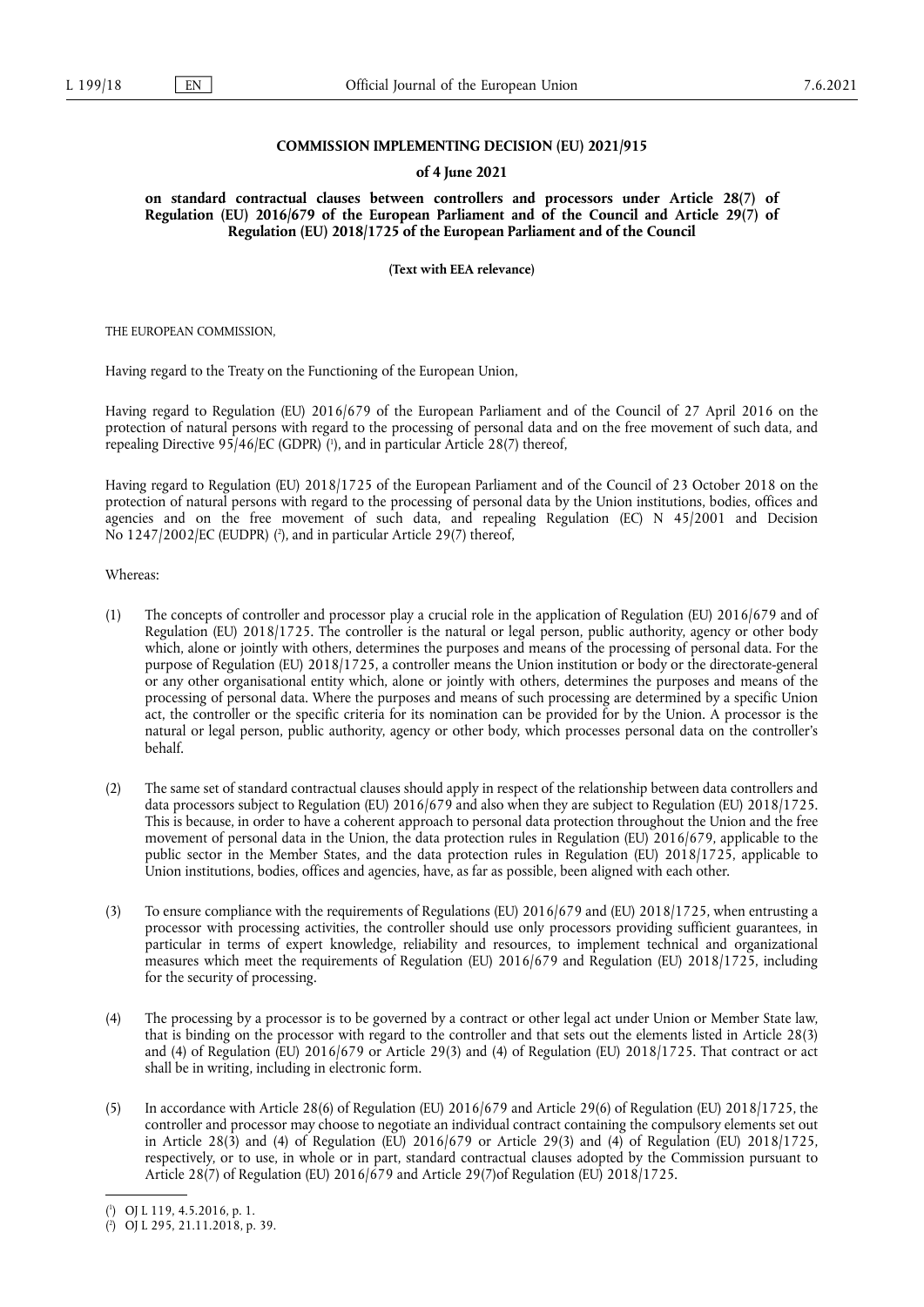- (6) The controller and processor should be free to include the standard contractual clauses in this Decision in a broader contract, and to add other clauses or additional safeguards provided that they do not directly or indirectly contradict the standard contractual clauses or prejudice the fundamental rights or freedoms of data subjects. Use of the standard contractual clauses is notwithstanding any contractual obligations of the controller and/or processor to ensure respect for applicable privileges and immunities.
- (7) The standard contractual clauses should encompass both substantive and procedural rules. In line with Article 28(3) of Regulation (EU) 2016/679 and Article 29(3) of Regulation (EU) 2018/1725, the standard contractual clauses should also require the controller and processor to set out the subject matter and duration of the processing, its nature and purpose, the type of personal data concerned, the categories of data subjects and the obligations and rights of the controller.
- (8) Pursuant to Article 28(3) of Regulation (EU) 2016/679 and pursuant to Article 29(3) Regulation (EU) 2018/1725, the processor has to inform the controller immediately if, in its opinion, an instruction of the controller infringes Regulation (EU) 2016/679 or Regulation (EU) 2018/1725, or other Union or Member State data protection provisions.
- (9) If a processor enlists another processor to carry out specific activities, the specific requirements referred to in Article 28(2) and (4) of Regulation (EU) 2016/679 or Article 29(2) and (4) of Regulation (EU) 2018/1725 should apply. In particular, a prior specific or general written authorisation is required. Whether this prior authorisation is specific or general, the first processor should keep a list of other processors up to date.
- (10) To fulfil the requirements of Article 46(1) of Regulation (EU) 2016/679, the Commission adopted standard contractual clauses pursuant to Article  $46(2)(c)$  of Regulation (EU) 2016/679. Those clauses also fulfil the requirements of Article 28(3) and (4) of Regulation (EU) 2016/679 for data transfers from controllers subject to Regulation (EU) 2016/679 to processors outside the territorial scope of application of that Regulation or from processors subject to Regulation (EU) 2016/679 to sub-processors outside the territorial scope of that Regulation. These standard contractual clauses cannot be used as standard contractual clauses for the purpose of Chapter V of Regulation (EU) 2016/679.
- (11) Third parties should be able to become a party to the standard contractual clauses throughout the life cycle of the contract.
- (12) The operation of the standard contractual clauses should be evaluated, as a sub-part of the periodic evaluation of Regulation (EU) 2016/679 referred to in Article 97 of that Regulation.
- <span id="page-1-1"></span>(13) The European Data Protection Supervisor and the European Data Protection Board were consulted in accordance with Article 42[\(](#page-1-0)1) and (2) of Regulation (EU) 2018/1725 and delivered a joint opinion on 14 January 2021 (?), which has been taken into consideration in the preparation of this Decision.
- (14) The measures provided for in this Decision accord with the opinion of the Committee established under Article 93 of Regulation (EU) 2016/679 and Article 96(2) of Regulation (EU) 2018/1725.

HAS ADOPTED THIS DECISION:

#### *Article 1*

The standard contractual clauses as set out in the Annex fulfil the requirements for contracts between controllers and processors in Article 28(3) and (4) of Regulation (EU) 2016/679 and of Article 29(3) and (4) of Regulation (EU) 2018/1725.

#### *Article 2*

The standard contractual clauses as set out in the Annex may be used in contracts between a controller and a processor who processes personal data on behalf of the controller.

<span id="page-1-0"></span>[<sup>\(</sup>](#page-1-1) 3 ) EDPB - EDPS Joint Opinion 1/2021 on the European Commission's Implementing Decision on standard contractual clauses between controllers and processors for the matters referred to in Article 28(7) of Regulation (EU) 2016/679 and Article 29(7) of Regulation (EU) 2018/1725.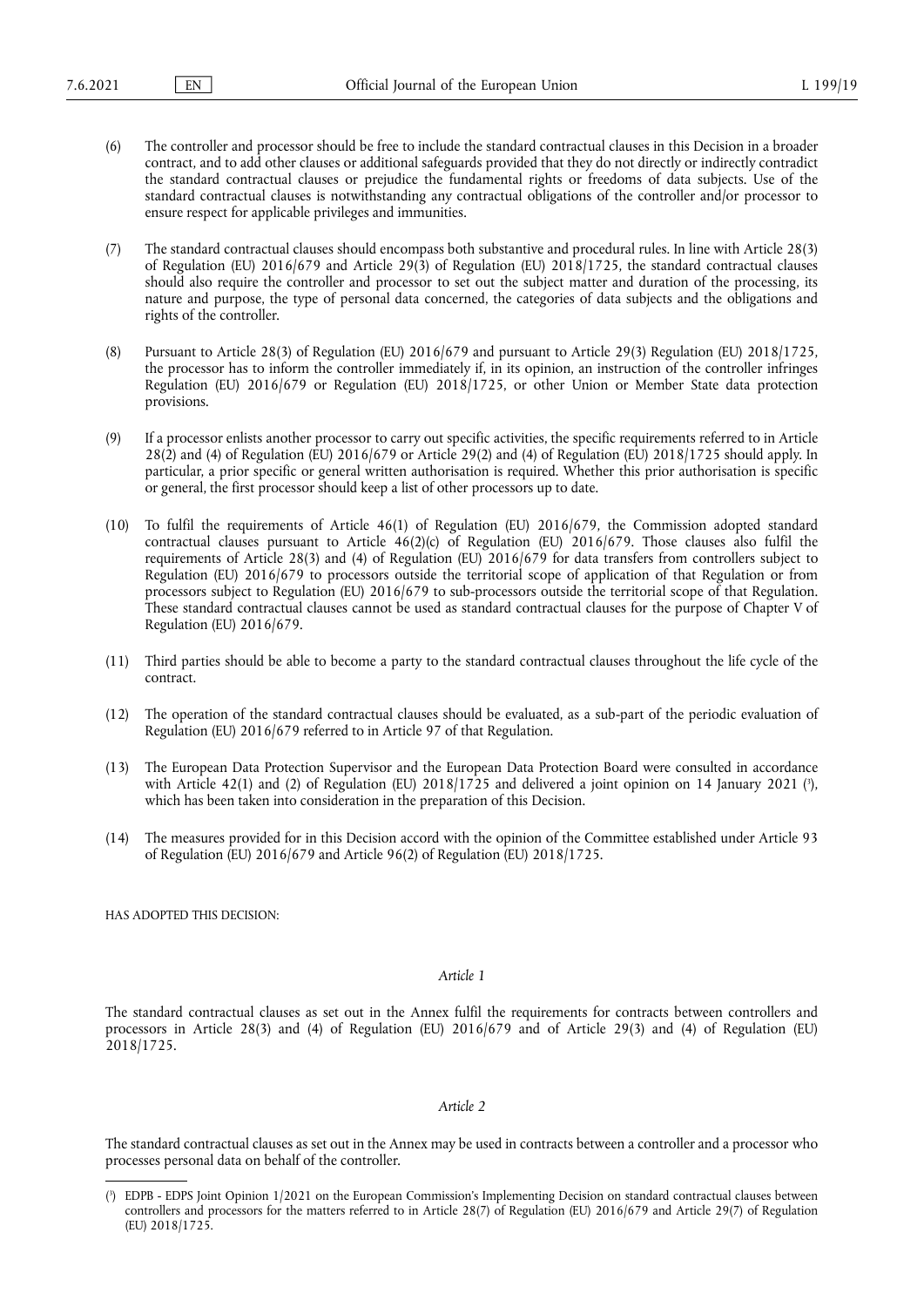# *Article 3*

The Commission shall evaluate the practical application of the standard contractual clauses set out in the Annex on the basis of all available information as part of the periodic evaluation provided for in Article 97 of Regulation (EU) 2016/679.

## *Article 4*

This Decision shall enter into force on the twentieth day following that of its publication in the Official Journal of the European Union.

Done at Brussels, 4 June 2021.

*For the Commission The President* Ursula VON DER LEYEN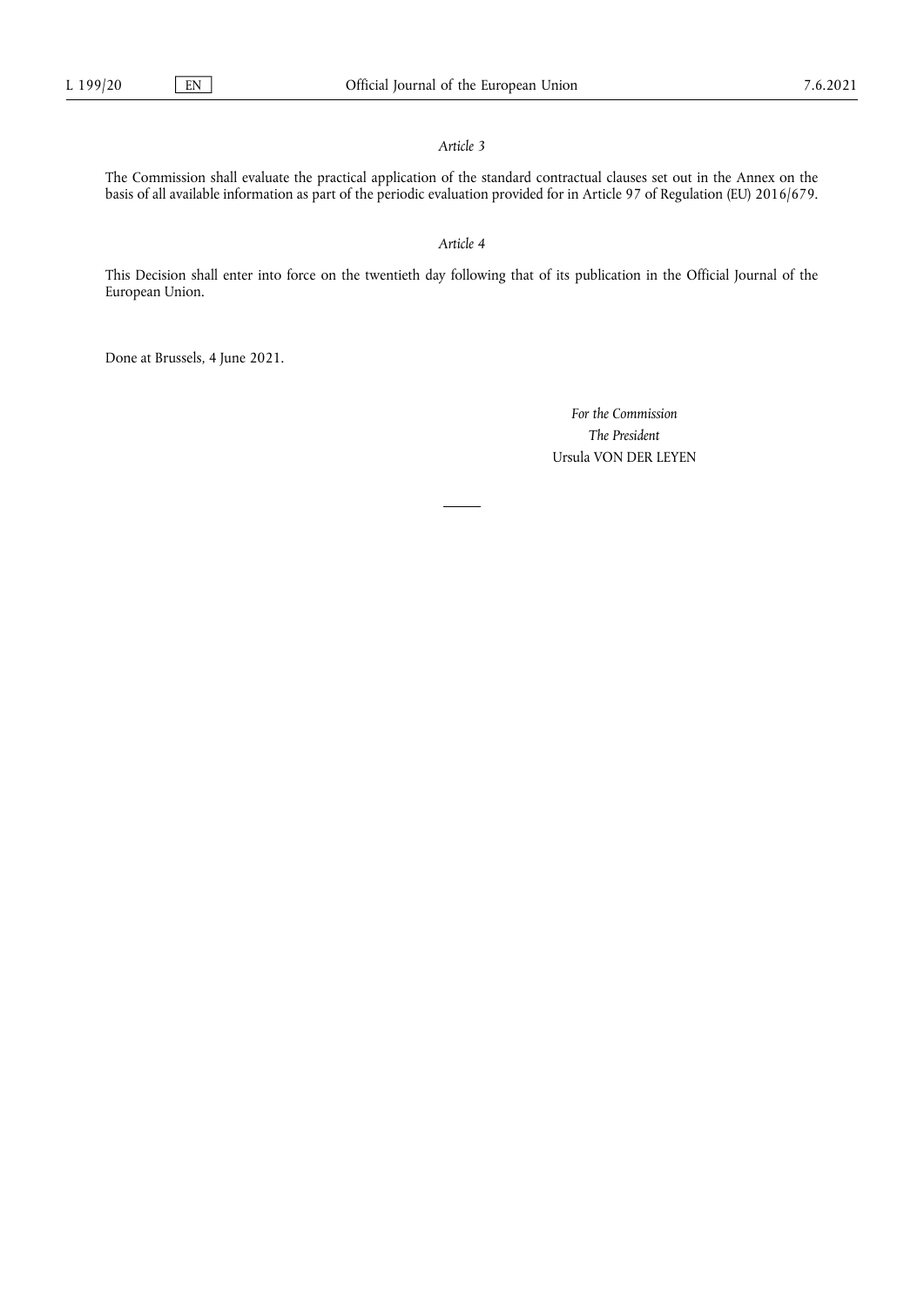#### *ANNEX*

## **Standard contractual clauses**

#### SECTION I

## *Clause 1*

### *Purpose and scope*

- (a) The purpose of these Standard Contractual Clauses (the Clauses) is to ensure compliance with [choose relevant option: OPTION 1: Article 28(3) and (4) of Regulation (EU) 2016/679 of the European Parliament and of the Council of 27 April 2016 on the protection of natural persons with regard to the processing of personal data and on the free movement of such data, and repealing Directive 95/46/EC (General Data Protection Regulation)] / [OPTION 2: Article 29(3) and (4) of Regulation (EU) 2018/1725 of the European Parliament and of the Council of 23 October 2018 on the protection of natural persons with regard to the processing of personal data by the Union institutions, bodies, offices and agencies and on the free movement of such data, and repealing Regulation (EC) No 45/2001 and Decision No 1247/2002/EC].
- (b) The controllers and processors listed in Annex I have agreed to these Clauses in order to ensure compliance with Article 28(3) and (4) of Regulation (EU) 2016/679 and/or Article 29(3) and (4) of Regulation (EU) 2018/1725.
- (c) These Clauses apply to the processing of personal data as specified in Annex II.
- (d) Annexes I to IV are an integral part of the Clauses.
- (e) These Clauses are without prejudice to obligations to which the controller is subject by virtue of Regulation (EU) 2016/679 and/or Regulation (EU) 2018/1725.
- (f) These Clauses do not by themselves ensure compliance with obligations related to international transfers in accordance with Chapter V of Regulation (EU) 2016/679 and/or Regulation (EU) 2018/1725.

#### *Clause 2*

## *Invariability of the Clauses*

- (a) The Parties undertake not to modify the Clauses, except for adding information to the Annexes or updating information in them.
- (b) This does not prevent the Parties from including the standard contractual clauses laid down in these Clauses in a broader contract, or from adding other clauses or additional safeguards provided that they do not directly or indirectly contradict the Clauses or detract from the fundamental rights or freedoms of data subjects.

#### *Clause 3*

#### *Interpretation*

- (a) Where these Clauses use the terms defined in Regulation (EU) 2016/679 or Regulation (EU) 2018/1725 respectively, those terms shall have the same meaning as in that Regulation.
- (b) These Clauses shall be read and interpreted in the light of the provisions of Regulation (EU) 2016/679 or Regulation (EU) 2018/1725 respectively.
- (c) These Clauses shall not be interpreted in a way that runs counter to the rights and obligations provided for in Regulation (EU) 2016/679 / Regulation (EU) 2018/1725 or in a way that prejudices the fundamental rights or freedoms of the data subjects.

#### *Clause 4*

### *Hierarchy*

In the event of a contradiction between these Clauses and the provisions of related agreements between the Parties existing at the time when these Clauses are agreed or entered into thereafter, these Clauses shall prevail.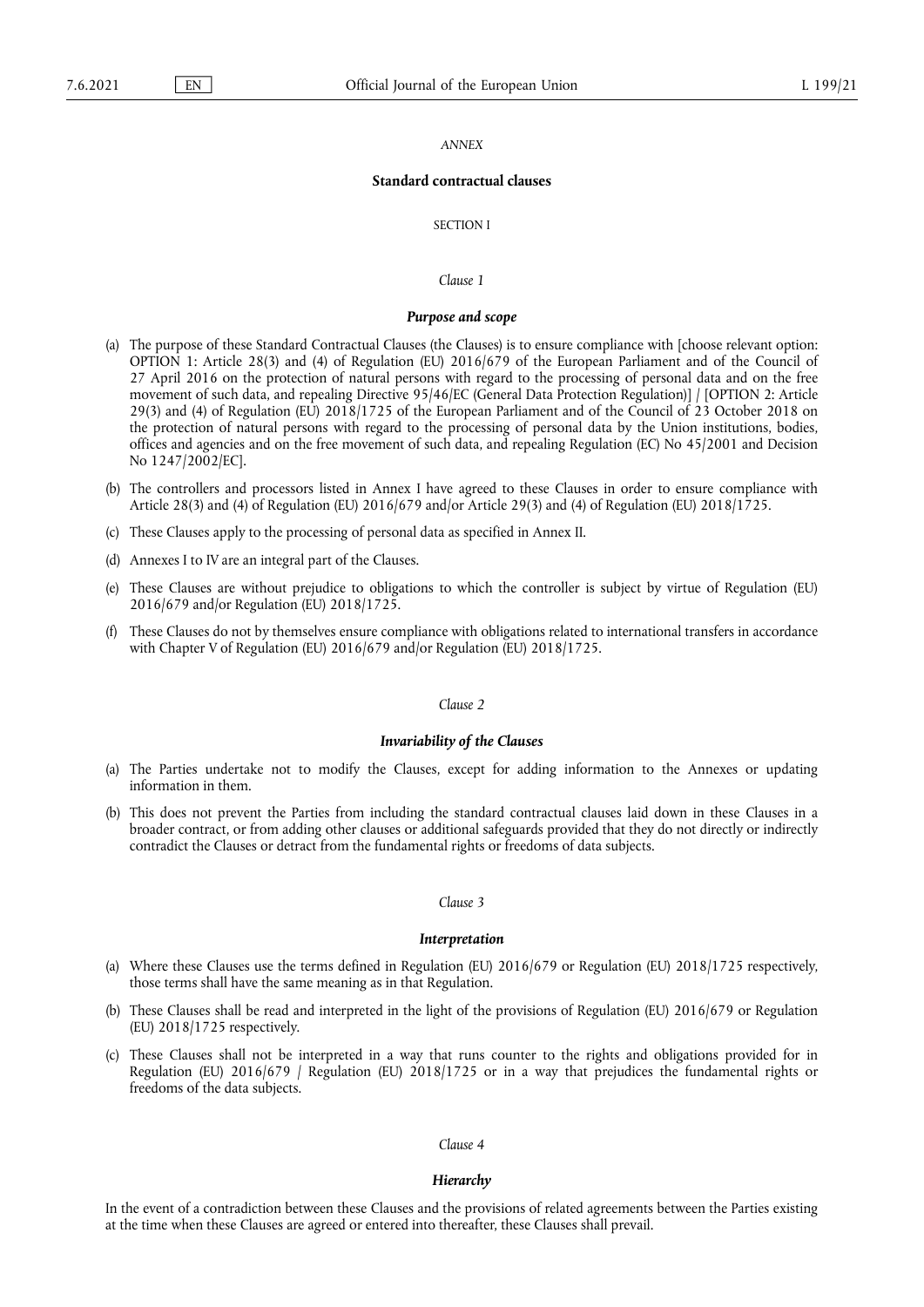### *Clause 5 - Optional*

### *Docking clause*

- (a) Any entity that is not a Party to these Clauses may, with the agreement of all the Parties, accede to these Clauses at any time as a controller or a processor by completing the Annexes and signing Annex I.
- (b) Once the Annexes in (a) are completed and signed, the acceding entity shall be treated as a Party to these Clauses and have the rights and obligations of a controller or a processor, in accordance with its designation in Annex I.
- (c) The acceding entity shall have no rights or obligations resulting from these Clauses from the period prior to becoming a Party.

### SECTION II

## **OBLIGATIONS OF THE PARTIES**

#### *Clause 6*

## *Description of processing(s)*

The details of the processing operations, in particular the categories of personal data and the purposes of processing for which the personal data is processed on behalf of the controller, are specified in Annex II.

### *Clause7*

## *Obligations of the Parties*

### 7.1. **Instructions**

- (a) The processor shall process personal data only on documented instructions from the controller, unless required to do so by Union or Member State law to which the processor is subject. In this case, the processor shall inform the controller of that legal requirement before processing, unless the law prohibits this on important grounds of public interest. Subsequent instructions may also be given by the controller throughout the duration of the processing of personal data. These instructions shall always be documented.
- (b) The processor shall immediately inform the controller if, in the processor's opinion, instructions given by the controller infringe Regulation (EU) 2016/679 / Regulation (EU) 2018/1725 or the applicable Union or Member State data protection provisions.

#### 7.2. **Purpose limitation**

The processor shall process the personal data only for the specific purpose(s) of the processing, as set out in Annex II, unless it receives further instructions from the controller.

### 7.3. **Duration of the processing of personal data**

Processing by the processor shall only take place for the duration specified in Annex II.

### 7.4. **Security of processing**

- (a) The processor shall at least implement the technical and organisational measures specified in Annex III to ensure the security of the personal data. This includes protecting the data against a breach of security leading to accidental or unlawful destruction, loss, alteration, unauthorised disclosure or access to the data (personal data breach). In assessing the appropriate level of security, the Parties shall take due account of the state of the art, the costs of implementation, the nature, scope, context and purposes of processing and the risks involved for the data subjects.
- (b) The processor shall grant access to the personal data undergoing processing to members of its personnel only to the extent strictly necessary for implementing, managing and monitoring of the contract. The processor shall ensure that persons authorised to process the personal data received have committed themselves to confidentiality or are under an appropriate statutory obligation of confidentiality.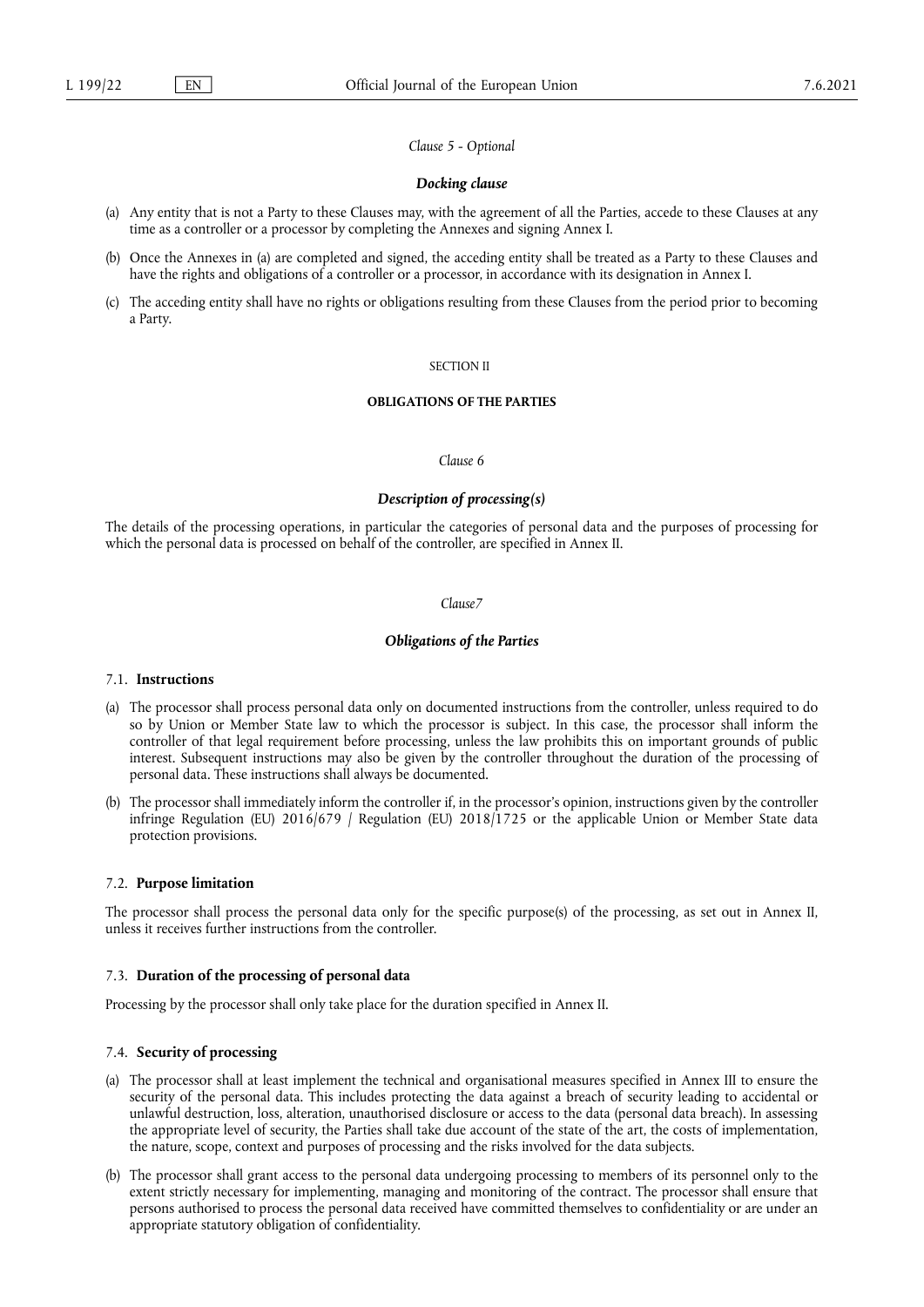## 7.5. **Sensitive data**

If the processing involves personal data revealing racial or ethnic origin, political opinions, religious or philosophical beliefs, or trade union membership, genetic data or biometric data for the purpose of uniquely identifying a natural person, data concerning health or a person's sex life or sexual orientation, or data relating to criminal convictions and offences ("sensitive data"), the processor shall apply specific restrictions and/or additional safeguards.

### 7.6. **Documentation and compliance**

- (a) The Parties shall be able to demonstrate compliance with these Clauses.
- (b) The processor shall deal promptly and adequately with inquiries from the controller about the processing of data in accordance with these Clauses.
- (c) The processor shall make available to the controller all information necessary to demonstrate compliance with the obligations that are set out in these Clauses and stem directly from Regulation (EU) 2016/679 and/or Regulation (EU) 2018/1725. At the controller's request, the processor shall also permit and contribute to audits of the processing activities covered by these Clauses, at reasonable intervals or if there are indications of non-compliance. In deciding on a review or an audit, the controller may take into account relevant certifications held by the processor.
- (d) The controller may choose to conduct the audit by itself or mandate an independent auditor. Audits may also include inspections at the premises or physical facilities of the processor and shall, where appropriate, be carried out with reasonable notice.
- (e) The Parties shall make the information referred to in this Clause, including the results of any audits, available to the competent supervisory authority/ies on request.

#### 7.7. **Use of sub-processors**

(a) OPTION 1: PRIOR SPECIFIC AUTHORISATION: The processor shall not subcontract any of its processing operations performed on behalf of the controller in accordance with these Clauses to a sub-processor, without the controller's prior specific written authorisation. The processor shall submit the request for specific authorisation at least [SPECIFY TIME PERIOD] prior to the engagement of the sub-processor in question, together with the information necessary to enable the controller to decide on the authorisation. The list of sub-processors authorised by the controller can be found in Annex IV. The Parties shall keep Annex IV up to date.

OPTION 2: GENERAL WRITTEN AUTHORISATION: The processor has the controller's general authorisation for the engagement of sub-processors from an agreed list. The processor shall specifically inform in writing the controller of any intended changes of that list through the addition or replacement of sub-processors at least [SPECIFY TIME PERIOD] in advance, thereby giving the controller sufficient time to be able to object to such changes prior to the engagement of the concerned sub-processor(s). The processor shall provide the controller with the information necessary to enable the controller to exercise the right to object.

- (b) Where the processor engages a sub-processor for carrying out specific processing activities (on behalf of the controller), it shall do so by way of a contract which imposes on the sub-processor, in substance, the same data protection obligations as the ones imposed on the data processor in accordance with these Clauses. The processor shall ensure that the sub-processor complies with the obligations to which the processor is subject pursuant to these Clauses and to Regulation (EU) 2016/679 and/or Regulation (EU) 2018/1725.
- (c) At the controller's request, the processor shall provide a copy of such a sub-processor agreement and any subsequent amendments to the controller. To the extent necessary to protect business secret or other confidential information, including personal data, the processor may redact the text of the agreement prior to sharing the copy.
- (d) The processor shall remain fully responsible to the controller for the performance of the sub-processor's obligations in accordance with its contract with the processor. The processor shall notify the controller of any failure by the subprocessor to fulfil its contractual obligations.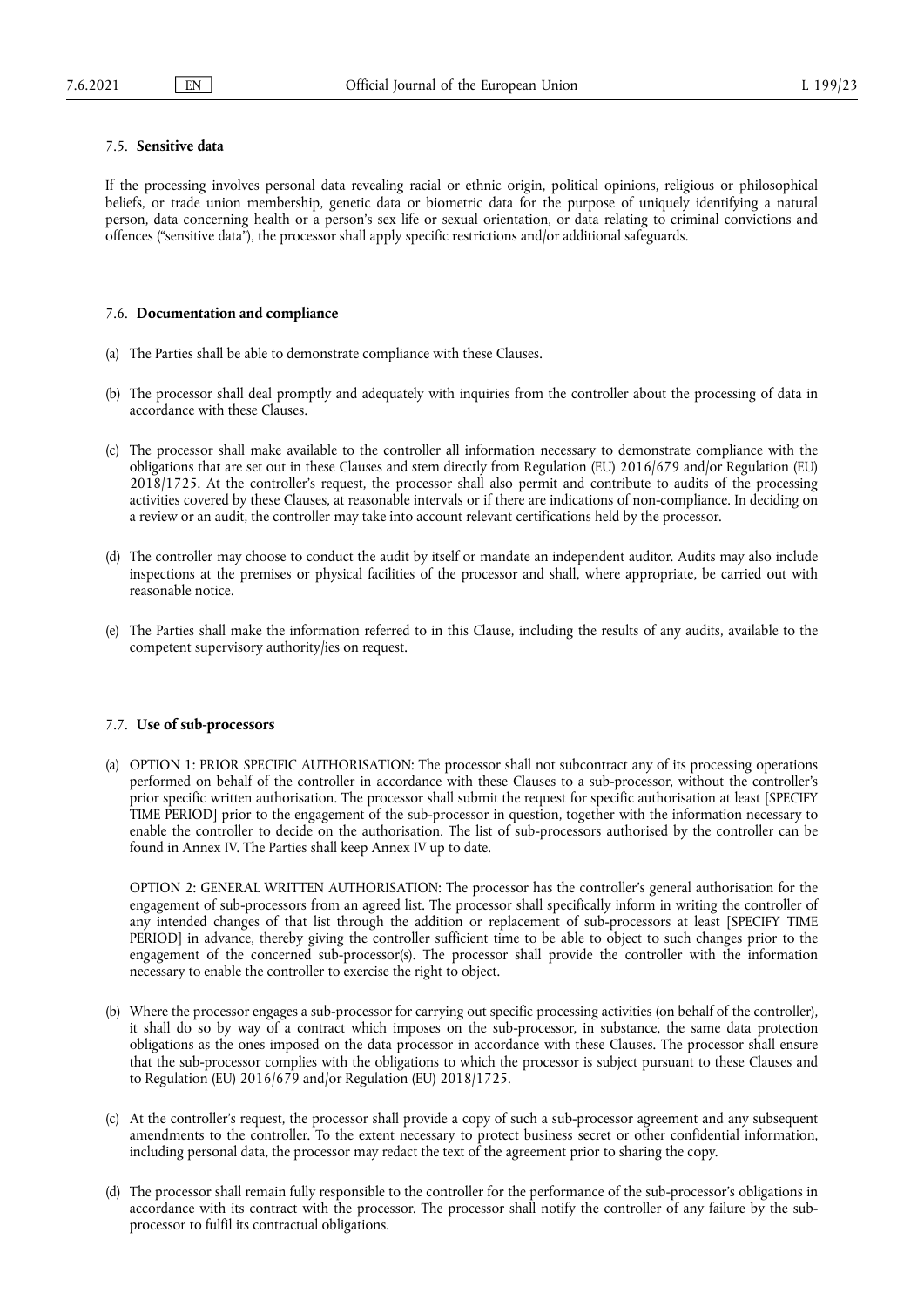(e) The processor shall agree a third party beneficiary clause with the sub-processor whereby - in the event the processor has factually disappeared, ceased to exist in law or has become insolvent - the controller shall have the right to terminate the sub-processor contract and to instruct the sub-processor to erase or return the personal data.

#### 7.8. **International transfers**

- (a) Any transfer of data to a third country or an international organisation by the processor shall be done only on the basis of documented instructions from the controller or in order to fulfil a specific requirement under Union or Member State law to which the processor is subject and shall take place in compliance with Chapter V of Regulation (EU) 2016/679 or Regulation (EU) 2018/1725.
- (b) The controller agrees that where the processor engages a sub-processor in accordance with Clause 7.7. for carrying out specific processing activities (on behalf of the controller) and those processing activities involve a transfer of personal data within the meaning of Chapter V of Regulation (EU) 2016/679, the processor and the sub-processor can ensure compliance with Chapter V of Regulation (EU) 2016/679 by using standard contractual clauses adopted by the Commission in accordance with of Article 46(2) of Regulation (EU) 2016/679, provided the conditions for the use of those standard contractual clauses are met.

## *Clause 8*

## *Assistance to the controller*

- (a) The processor shall promptly notify the controller of any request it has received from the data subject. It shall not respond to the request itself, unless authorised to do so by the controller.
- (b) The processor shall assist the controller in fulfilling its obligations to respond to data subjects' requests to exercise their rights, taking into account the nature of the processing. In fulfilling its obligations in accordance with (a) and (b), the processor shall comply with the controller's instructions
- (c) In addition to the processor's obligation to assist the controller pursuant to Clause  $8(b)$ , the processor shall furthermore assist the controller in ensuring compliance with the following obligations, taking into account the nature of the data processing and the information available to the processor:
	- (1) the obligation to carry out an assessment of the impact of the envisaged processing operations on the protection of personal data (a 'data protection impact assessment') where a type of processing is likely to result in a high risk to the rights and freedoms of natural persons;
	- (2) the obligation to consult the competent supervisory authority/ies prior to processing where a data protection impact assessment indicates that the processing would result in a high risk in the absence of measures taken by the controller to mitigate the risk;
	- (3) the obligation to ensure that personal data is accurate and up to date, by informing the controller without delay if the processor becomes aware that the personal data it is processing is inaccurate or has become outdated;
	- (4) the obligations in [OPTION 1] Article 32 of Regulation (EU) 2016/679/ [OPTION 2] Articles 33 and 36 to 38 of Regulation (EU) 2018/1725.
- (d) The Parties shall set out in Annex III the appropriate technical and organisational measures by which the processor is required to assist the controller in the application of this Clause as well as the scope and the extent of the assistance required.

## *Clause 9*

### *Notification of personal data breach*

In the event of a personal data breach, the processor shall cooperate with and assist the controller for the controller to comply with its obligations under Articles 33 and 34 of Regulation (EU) 2016/679 or under Articles 34 and 35 of Regulation (EU) 2018/1725, where applicable, taking into account the nature of processing and the information available to the processor.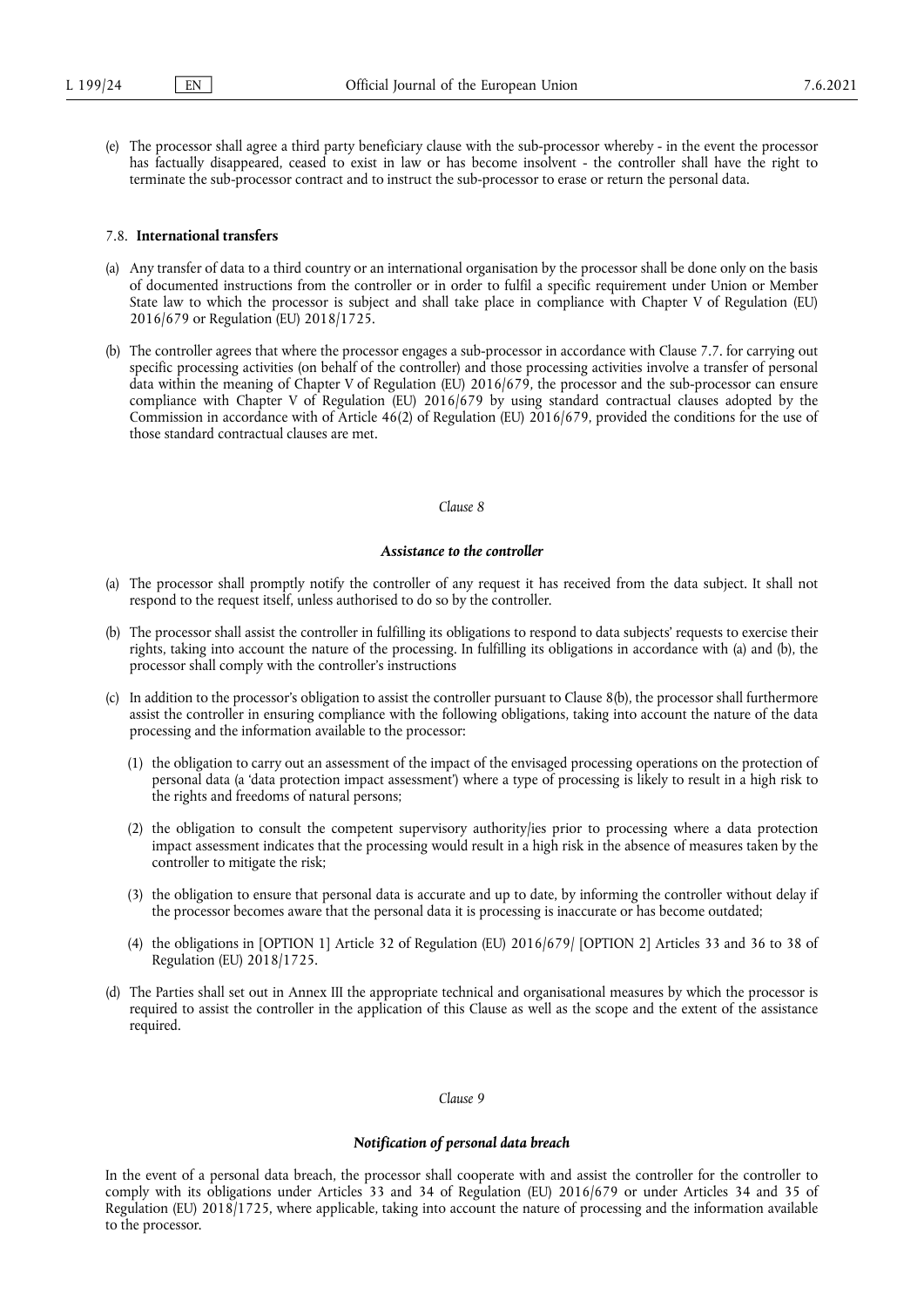### 9.1 **Data breach concerning data processed by the controller**

In the event of a personal data breach concerning data processed by the controller, the processor shall assist the controller:

- (a) in notifying the personal data breach to the competent supervisory authority/ies, without undue delay after the controller has become aware of it, where relevant/(unless the personal data breach is unlikely to result in a risk to the rights and freedoms of natural persons);
- (b) in obtaining the following information which, pursuant to [OPTION 1] Article 33(3) of Regulation (EU) 2016/679/ [OPTION 2] Article 34(3) of Regulation (EU) 2018/1725, shall be stated in the controller's notification, and must at least include:
	- (1) the nature of the personal data including where possible, the categories and approximate number of data subjects concerned and the categories and approximate number of personal data records concerned;
	- (2) the likely consequences of the personal data breach;
	- (3) the measures taken or proposed to be taken by the controller to address the personal data breach, including, where appropriate, measures to mitigate its possible adverse effects.

Where, and insofar as, it is not possible to provide all this information at the same time, the initial notification shall contain the information then available and further information shall, as it becomes available, subsequently be provided without undue delay.

(c) in complying, pursuant to [OPTION 1] Article 34 of Regulation (EU) 2016/679 / [OPTION 2] Article 35 of Regulation (EU) 2018/1725, with the obligation to communicate without undue delay the personal data breach to the data subject, when the personal data breach is likely to result in a high risk to the rights and freedoms of natural persons.

### 9.2 **Data breach concerning data processed by the processor**

In the event of a personal data breach concerning data processed by the processor, the processor shall notify the controller without undue delay after the processor having become aware of the breach. Such notification shall contain, at least:

- (a) a description of the nature of the breach (including, where possible, the categories and approximate number of data subjects and data records concerned);
- (b) the details of a contact point where more information concerning the personal data breach can be obtained;
- (c) its likely consequences and the measures taken or proposed to be taken to address the breach, including to mitigate its possible adverse effects.

Where, and insofar as, it is not possible to provide all this information at the same time, the initial notification shall contain the information then available and further information shall, as it becomes available, subsequently be provided without undue delay.

The Parties shall set out in Annex III all other elements to be provided by the processor when assisting the controller in the compliance with the controller's obligations under [OPTION 1] Articles 33 and 34 of Regulation (EU) 2016/679 / [OPTION 2] Articles 34 and 35 of Regulation (EU) 2018/1725.

### SECTION III

## **FINAL PROVISIONS**

### *Clause 10*

#### *Non-compliance with the Clauses and termination*

(a) Without prejudice to any provisions of Regulation (EU) 2016/679 and/or Regulation (EU) 2018/1725, in the event that the processor is in breach of its obligations under these Clauses, the controller may instruct the processor to suspend the processing of personal data until the latter complies with these Clauses or the contract is terminated. The processor shall promptly inform the controller in case it is unable to comply with these Clauses, for whatever reason.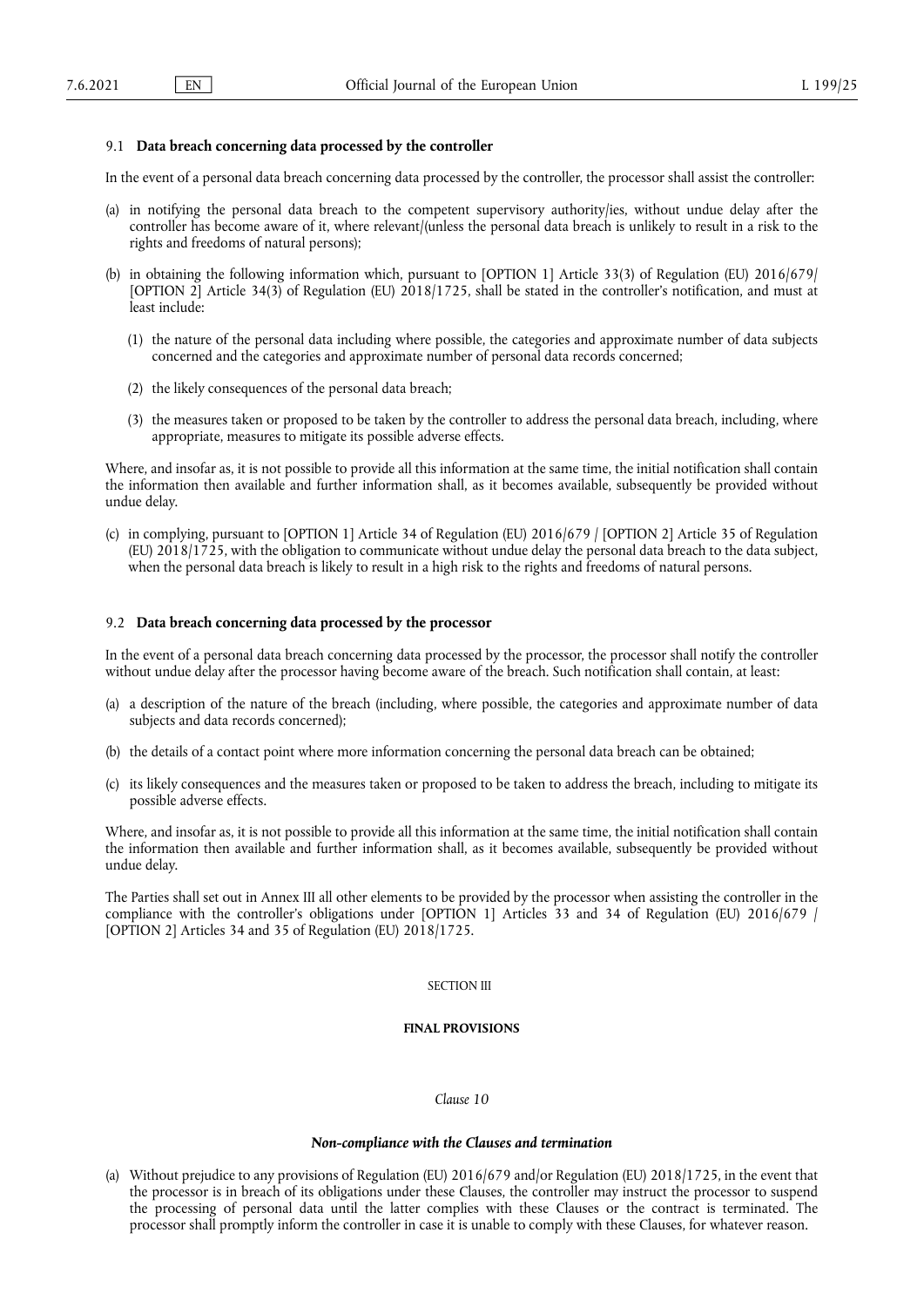- (b) The controller shall be entitled to terminate the contract insofar as it concerns processing of personal data in accordance with these Clauses if:
	- (1) the processing of personal data by the processor has been suspended by the controller pursuant to point (a) and if compliance with these Clauses is not restored within a reasonable time and in any event within one month following suspension;
	- (2) the processor is in substantial or persistent breach of these Clauses or its obligations under Regulation (EU) 2016/679 and/or Regulation (EU) 2018/1725;
	- (3) the processor fails to comply with a binding decision of a competent court or the competent supervisory authority/ies regarding its obligations pursuant to these Clauses or to Regulation (EU) 2016/679 and/or Regulation (EU) 2018/1725.
- (c) The processor shall be entitled to terminate the contract insofar as it concerns processing of personal data under these Clauses where, after having informed the controller that its instructions infringe applicable legal requirements in accordance with Clause 7.1 (b), the controller insists on compliance with the instructions.
- (d) Following termination of the contract, the processor shall, at the choice of the controller, delete all personal data processed on behalf of the controller and certify to the controller that it has done so, or, return all the personal data to the controller and delete existing copies unless Union or Member State law requires storage of the personal data. Until the data is deleted or returned, the processor shall continue to ensure compliance with these Clauses.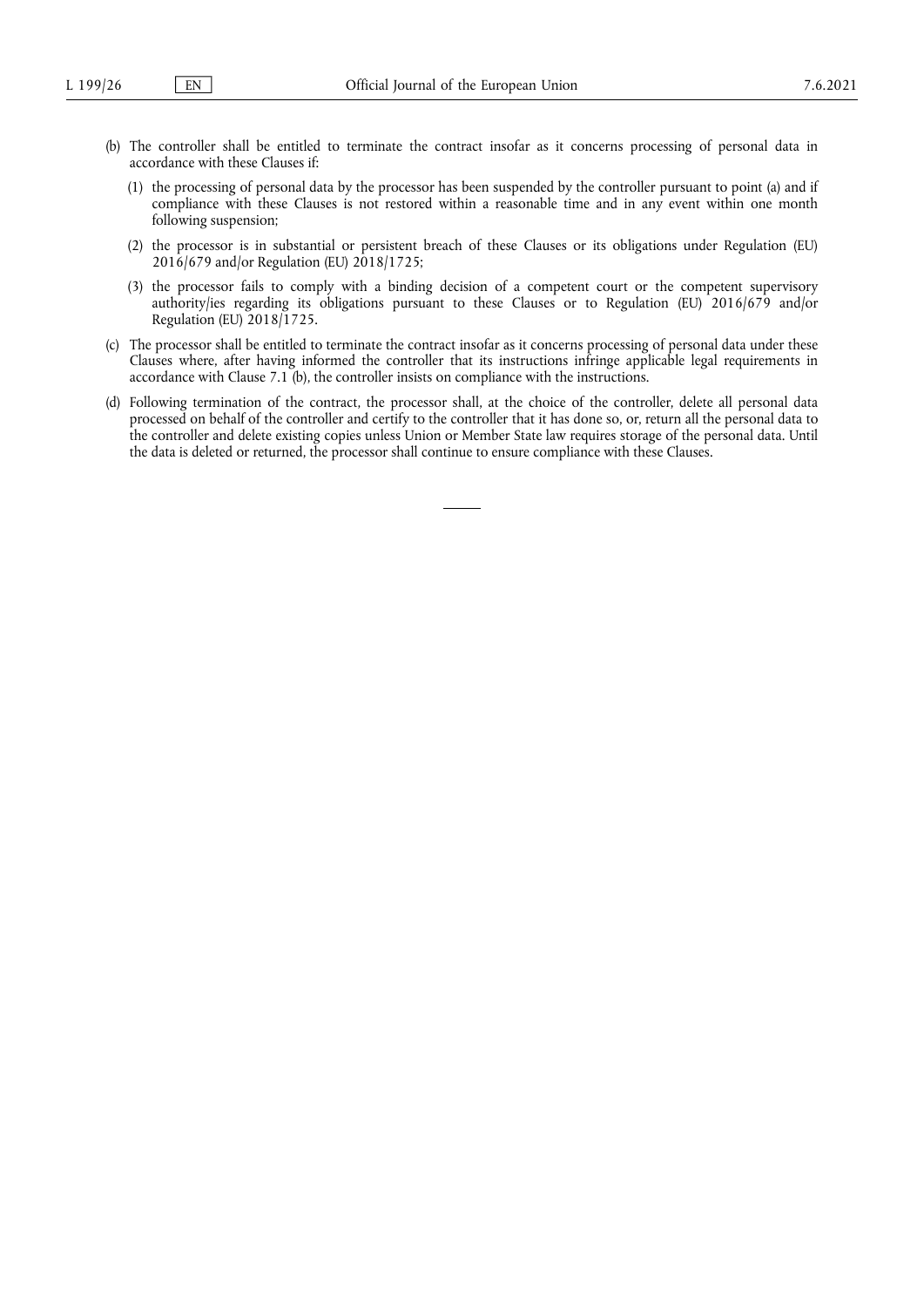## **ANNEX I**

## List of parties

Controller(s): [Identity and contact details of the controller(s), and, where applicable, of the controller's data protection officer]  $\overline{2}$ . Processor(s): [Identity and contact details of the processor(s) and, where applicable, of the processor's data protection officer]  $\overline{2}$ .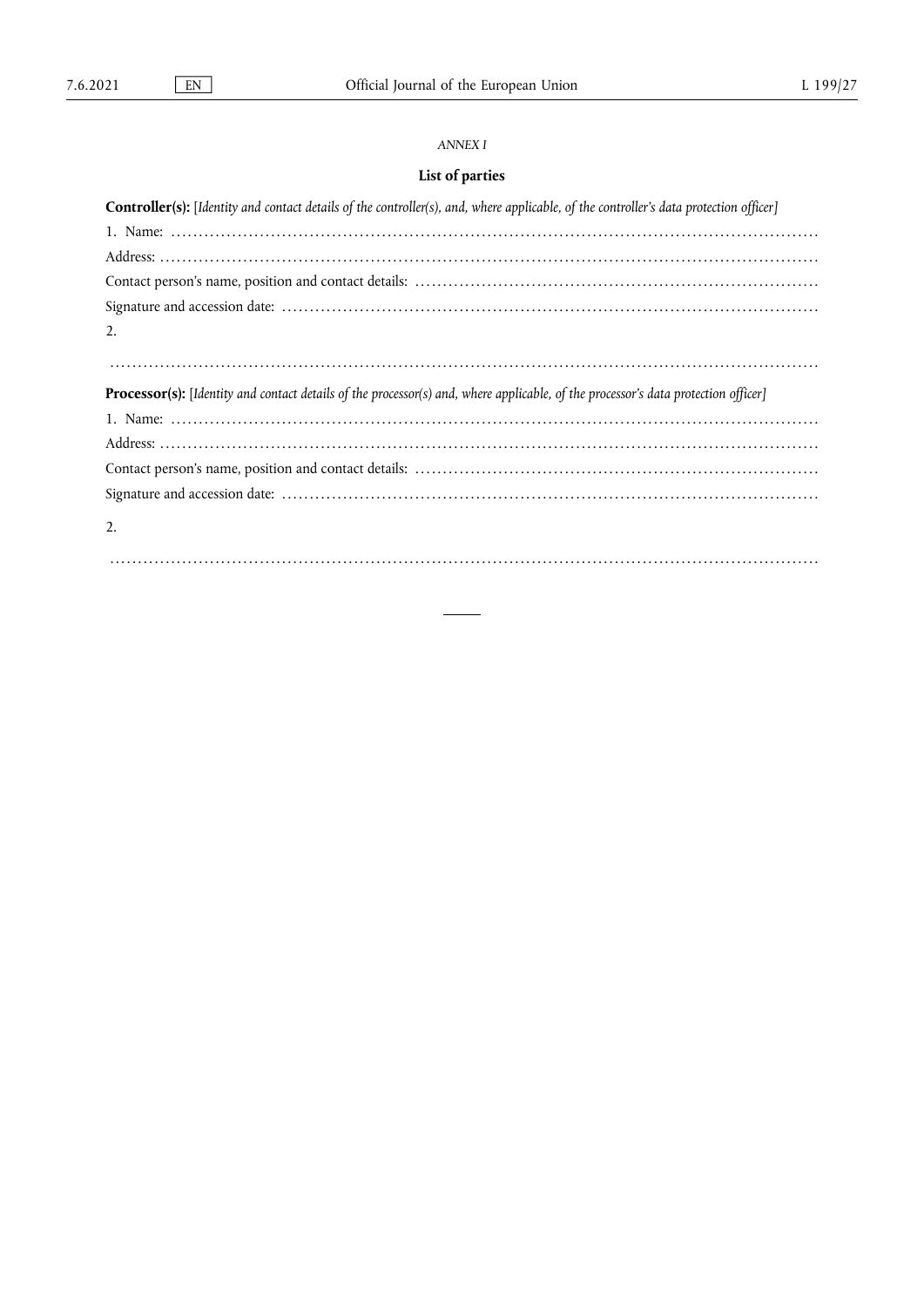### *ANNEX II*

### **Description of the processing**

*Categories of data subjects whose personal data is processed*

*Categories of personal data processed*

. . . . . . . . . . . . . . . . . . . . . . . . . . . . . . . . . . . . . . . . . . . . . . . . . . . . . . . . . . . . . . . . . . . . . . . . . . . . . . . . . . . . . . . . . . . . . . . . . . . . . . . . . . . . . . . . . . . . . . . . . . . . . . . .

. . . . . . . . . . . . . . . . . . . . . . . . . . . . . . . . . . . . . . . . . . . . . . . . . . . . . . . . . . . . . . . . . . . . . . . . . . . . . . . . . . . . . . . . . . . . . . . . . . . . . . . . . . . . . . . . . . . . . . . . . . . . . . . .

*Sensitive data processed (if applicable) and applied restrictions or safeguards that fully take into consideration the nature of the data and the risks involved, such as for instance strict purpose limitation, access restrictions (including access only for staff having followed specialised training), keeping a record of access to the data, restrictions for onward transfers or additional security measures.*

. . . . . . . . . . . . . . . . . . . . . . . . . . . . . . . . . . . . . . . . . . . . . . . . . . . . . . . . . . . . . . . . . . . . . . . . . . . . . . . . . . . . . . . . . . . . . . . . . . . . . . . . . . . . . . . . . . . . . . . . . . . . . . . .

. . . . . . . . . . . . . . . . . . . . . . . . . . . . . . . . . . . . . . . . . . . . . . . . . . . . . . . . . . . . . . . . . . . . . . . . . . . . . . . . . . . . . . . . . . . . . . . . . . . . . . . . . . . . . . . . . . . . . . . . . . . . . . . .

. . . . . . . . . . . . . . . . . . . . . . . . . . . . . . . . . . . . . . . . . . . . . . . . . . . . . . . . . . . . . . . . . . . . . . . . . . . . . . . . . . . . . . . . . . . . . . . . . . . . . . . . . . . . . . . . . . . . . . . . . . . . . . . .

*Nature of the processing*

*Purpose(s) for which the personal data is processed on behalf of the controller*

*Duration of the processing*

. . . . . . . . . . . . . . . . . . . . . . . . . . . . . . . . . . . . . . . . . . . . . . . . . . . . . . . . . . . . . . . . . . . . . . . . . . . . . . . . . . . . . . . . . . . . . . . . . . . . . . . . . . . . . . . . . . . . . . . . . . . . . . . .

*For processing by (sub-) processors, also specify subject matter, nature and duration of the processing*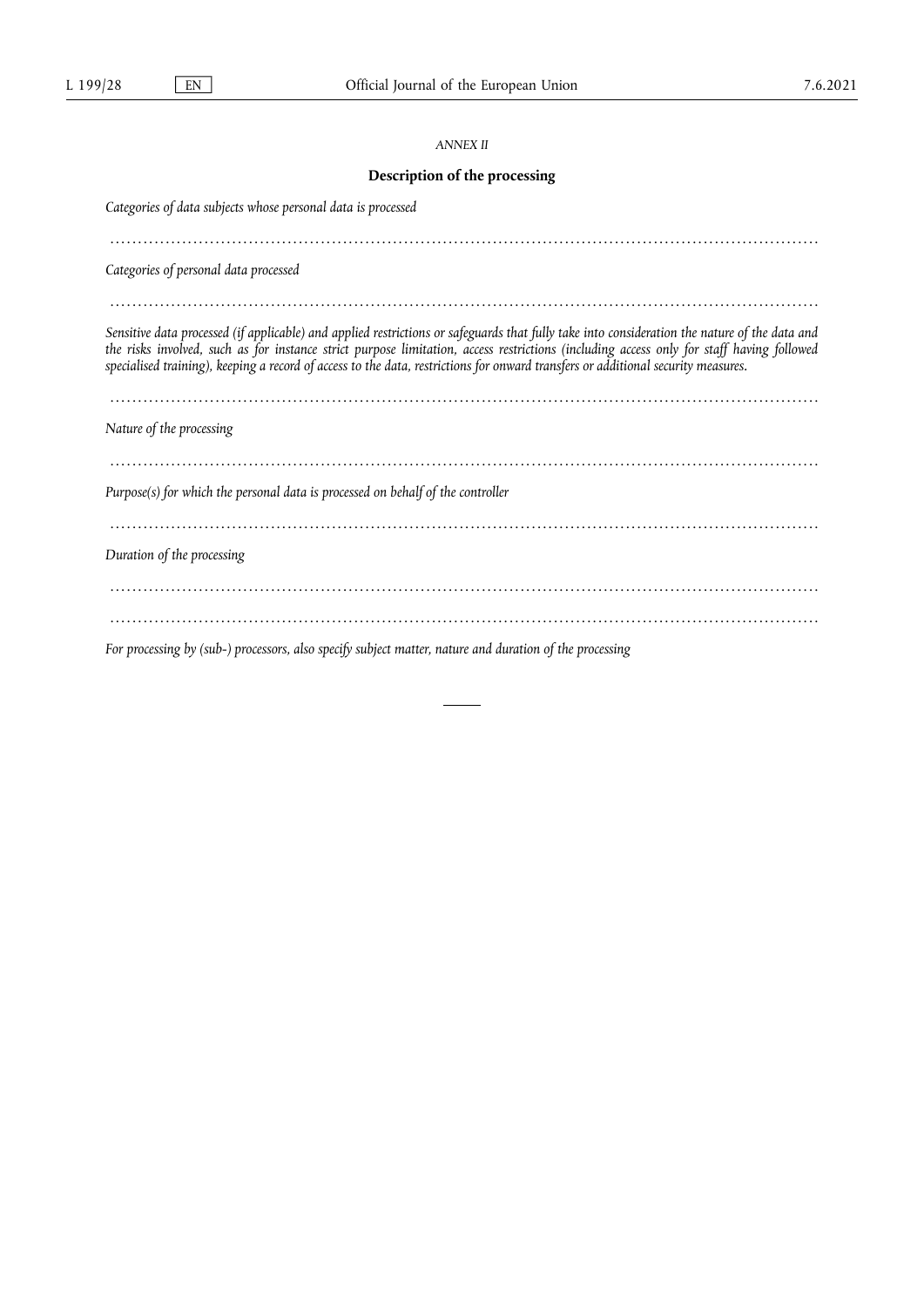#### *ANNEX III*

## **Technical and organisational measures including technical and organisational measures to ensure the security of the data**

## EXPLANATORY NOTE:

The technical and organisational measures need to be described concretely and not in a generic manner.

*Description of the technical and organisational security measures implemented by the processor(s) (including any relevant certifications)*  to ensure an appropriate level of security, taking into account the nature, scope, context and purpose of the processing, as well as the *risks for the rights and freedoms of natural persons. Examples of possible measures:*

*Measures of pseudonymisation and encryption of personal data*

*Measures for ensuring ongoing confidentiality, integrity, availability and resilience of processing systems and services*

*Measures for ensuring the ability to restore the availability and access to personal data in a timely manner in the event of a physical or technical incident*

*Processes for regularly testing, assessing and evaluating the effectiveness of technical and organisational measures in order to ensure the security of the processing*

*Measures for user identification and authorisation*

*Measures for the protection of data during transmission*

*Measures for the protection of data during storage*

*Measures for ensuring physical security of locations at which personal data are processed*

*Measures for ensuring events logging*

*Measures for ensuring system configuration, including default configuration*

*Measures for internal IT and IT security governance and management*

*Measures for certification/assurance of processes and products*

*Measures for ensuring data minimisation*

*Measures for ensuring data quality*

*Measures for ensuring limited data retention*

*Measures for ensuring accountability*

*Measures for allowing data portability and ensuring erasure]*

*For transfers to (sub-) processors, alsodescribe the specific technical and organisational measures to be taken by the (sub-) processor to be able to provide assistance to the controller*

*Description of the specific technical and organisational measures to be taken by the processor to be able to provide assistance to the controller.*